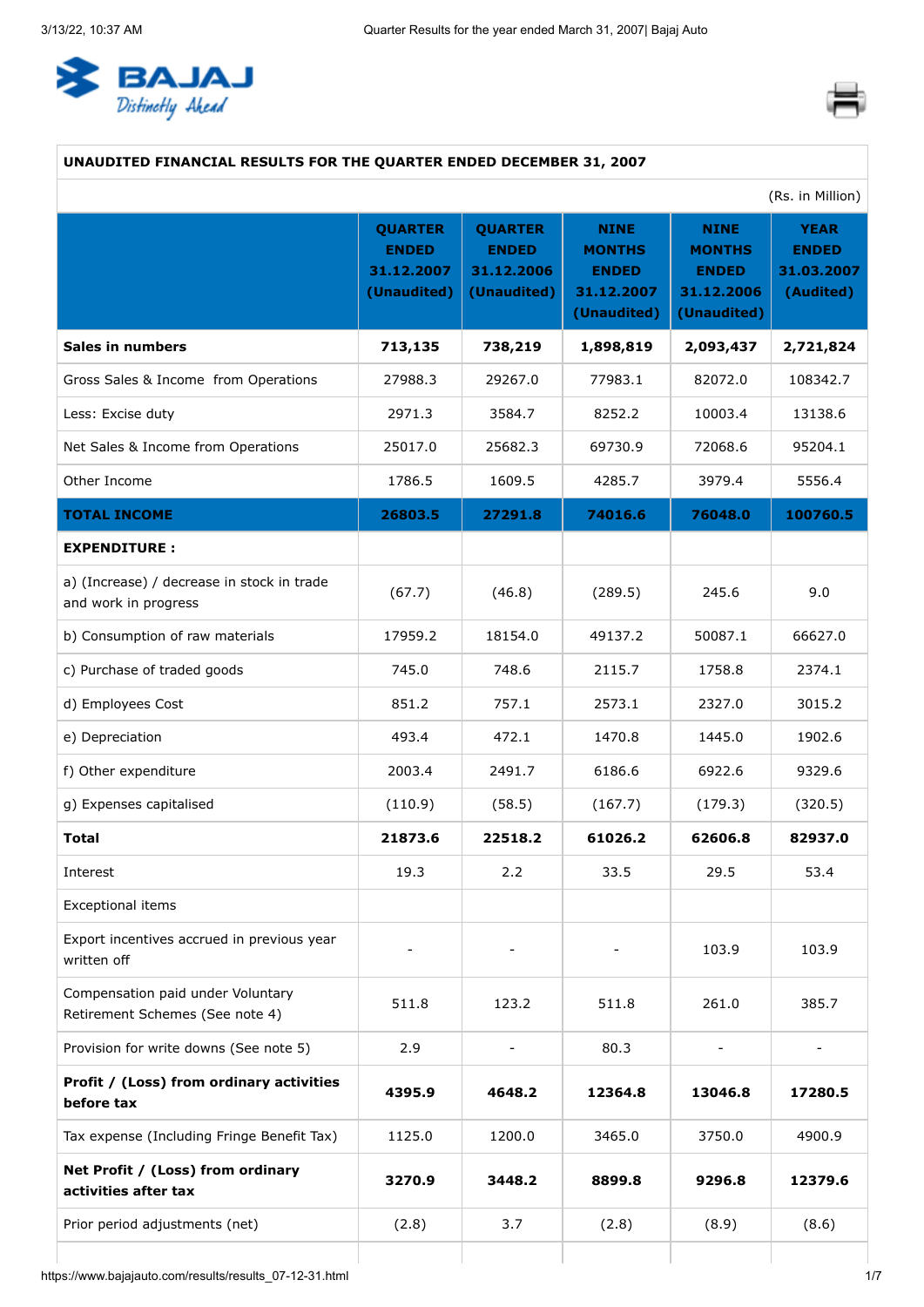3/13/22, 10:37 AM Quarter Results for the year ended March 31, 2007| Bajaj Auto

| Net Profit / (Loss) for the period                                     | 3268.1 | 3451.9 | 8897.0     | 9287.9     | 12371.0    |
|------------------------------------------------------------------------|--------|--------|------------|------------|------------|
| Paid up Equity Share Capital (Face value of<br>$Rs$ 10/-)              | 1011.8 | 1011.8 | 1011.8     | 1011.8     | 1011.8     |
| Reserves excluding Revaluation Reserves as<br>at 31 March 2007         |        |        |            |            | 54331.4    |
| <b>Basic and Diluted Earnings Per Share (</b><br>Rs.) (not annualised) |        |        |            |            |            |
| a) before extraordinary items                                          | 32.3   | 34.1   | 87.9       | 91.8       | 122.3      |
| b) after extraordinary items                                           | 32.3   | 34.1   | 87.9       | 91.8       | 122.3      |
| Public shareholding                                                    |        |        |            |            |            |
| No. of shares                                                          |        |        | 70,153,728 | 69,060,177 | 68,986,672 |
| Percentage of Shareholding                                             |        |        | 69.33%     | 68.25%     | 68.18%     |

CONSOLIDATED FINANCIAL AND SEGMENT-WISE RESULTS OF BAJAJ AUTO LIMITED AND ITS SUBSIDIARIES, JOINT VENTURES AND ASSOCIATES

# **UNAUDITED CONSOLIDATED FINANCIAL RESULTS FOR THE QUARTER ENDED DECEMBER 31, 2007**

|                                                                    |                                                            |                                                            |                                                                           |                                                                          | (Rs. in Million)                                       |
|--------------------------------------------------------------------|------------------------------------------------------------|------------------------------------------------------------|---------------------------------------------------------------------------|--------------------------------------------------------------------------|--------------------------------------------------------|
|                                                                    | <b>QUARTER</b><br><b>ENDED</b><br>31.12.2007<br>(Unaudited | <b>QUARTER</b><br><b>ENDED</b><br>31.12.2006<br>(Unaudited | <b>NINE</b><br><b>MONTHS</b><br><b>ENDED</b><br>31.12.2007<br>(Unaudited) | <b>NINE</b><br><b>MONTHS</b><br><b>ENDED</b><br>31.12.2006<br>(Unaudited | <b>YEAR</b><br><b>ENDED</b><br>31.03.2007<br>(Audited) |
| <b>Net Sales &amp; Income from operations</b>                      | 26332.6                                                    | 26960.3                                                    | 74230.3                                                                   | 75291.7                                                                  | 101186.7                                               |
|                                                                    |                                                            |                                                            |                                                                           |                                                                          |                                                        |
| <b>EXPENDITURE:</b>                                                |                                                            |                                                            |                                                                           |                                                                          |                                                        |
| a) (Increase) / decrease in stock-in-trade<br>and work in progress | (67.7)                                                     | (46.0)                                                     | (289.1)                                                                   | 258.1                                                                    | 22.4                                                   |
| b) Consumption of raw materials                                    | 18029.3                                                    | 18087.9                                                    | 49258.6                                                                   | 50019.5                                                                  | 66594.0                                                |
| c) Purchase of traded goods                                        | 745.0                                                      | 748.6                                                      | 2115.7                                                                    | 1758.8                                                                   | 2374.1                                                 |
| d) Employees Cost                                                  | 874.6                                                      | 771.1                                                      | 2639.0                                                                    | 2352.9                                                                   | 3059.5                                                 |
| e) Depreciation                                                    | 495.3                                                      | 472.9                                                      | 1476.4                                                                    | 1447.1                                                                   | 1905.9                                                 |
| f) Other expenditure                                               | 2075.9                                                     | 2487.5                                                     | 6434.8                                                                    | 6909.7                                                                   | 9428.3                                                 |
| g) Expenses capitalised                                            | (110.9)                                                    | (58.5)                                                     | (167.7)                                                                   | (179.3)                                                                  | (320.5)                                                |
| <b>Total</b>                                                       | 22041.5                                                    | 22463.5                                                    | 61467.7                                                                   | 62566.8                                                                  | 83063.7                                                |
|                                                                    |                                                            |                                                            |                                                                           |                                                                          |                                                        |
| Interest                                                           | 19.3                                                       | 2.2                                                        | 33.5                                                                      | 29.5                                                                     | 55.4                                                   |

https://www.bajajauto.com/results/results\_07-12-31.html 2/7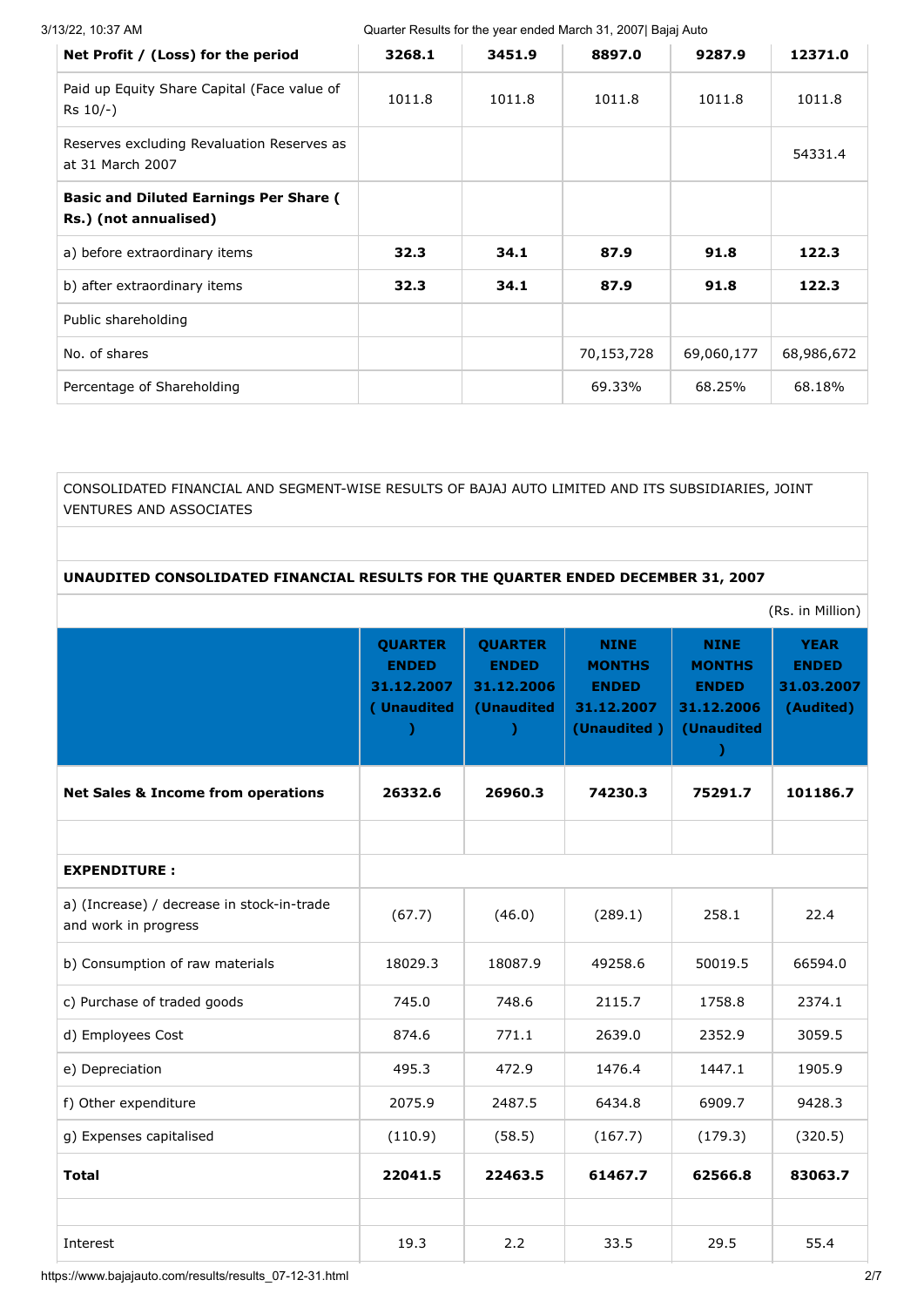| Exceptional items                                                                                                        |                          |                          |                |                              |                |
|--------------------------------------------------------------------------------------------------------------------------|--------------------------|--------------------------|----------------|------------------------------|----------------|
| Export incentives accrued in previous year<br>written off                                                                | $\overline{a}$           |                          |                | 103.9                        | 103.9          |
| Compensation paid under Voluntary<br>Retirement Schemes (See note 4)                                                     | 511.8                    | 123.2                    | 511.8          | 261.0                        | 385.7          |
| Provision for write downs (See note 5)                                                                                   | 2.9                      | $\overline{\phantom{a}}$ | 80.3           | $\qquad \qquad \blacksquare$ | $\blacksquare$ |
| <b>Profit / (Loss) from ordinary activities</b><br>before tax and share of profit on<br><b>Investments in Associates</b> | 3757.1                   | 4371.4                   | 12137.0        | 12330.5                      | 17578.0        |
| Add: Share of Profit after tax on<br>Investments in Associates                                                           | 37.6                     | 69.9                     | 73.4           | 109.8                        | 203.9          |
| <b>Profit / (Loss) from ordinary activities</b><br>before tax                                                            | 3794.7                   | 4441.3                   | 12210.4        | 12440.3                      | 17781.9        |
| Tax expense (Including Fringe Benefit Tax)                                                                               | 1257.2                   | 1229.9                   | 3916.3         | 3949.4                       | 5279.5         |
| <b>Profit / (Loss) from ordinary activities</b><br>after tax                                                             | 2537.5                   | 3211.4                   | 8294.1         | 8490.9                       | 12502.4        |
| Prior period adjustments                                                                                                 |                          |                          |                |                              |                |
| Tax credits pertaining to earlier years                                                                                  |                          |                          |                |                              | 4.9            |
| Others (net)                                                                                                             | (2.8)                    | 3.7                      | (2.8)          | (8.9)                        | (8.6)          |
|                                                                                                                          | 2534.7                   | 3215.1                   | 8291.3         | 8482.0                       | 12498.7        |
| Less: Minority Interest in Net Income of<br>subsidiaries                                                                 | (203.5)                  | (68.4)                   | (123.0)        | (226.9)                      | 5.2            |
| Net Profit / (Loss) from ordinary<br>activities after tax                                                                | 2738.2                   | 3283.5                   | 8414.3         | 8708.9                       | 12493.5        |
| Adjustments on account of write down of<br>deferred tax assets                                                           | $\overline{\phantom{a}}$ | $\overline{\phantom{a}}$ | $\blacksquare$ | -                            | 10.7           |
| Net Profit / (Loss) for the period                                                                                       | 2738.2                   | 3283.5                   | 8414.3         | 8708.9                       | 12482.8        |
|                                                                                                                          |                          |                          |                |                              |                |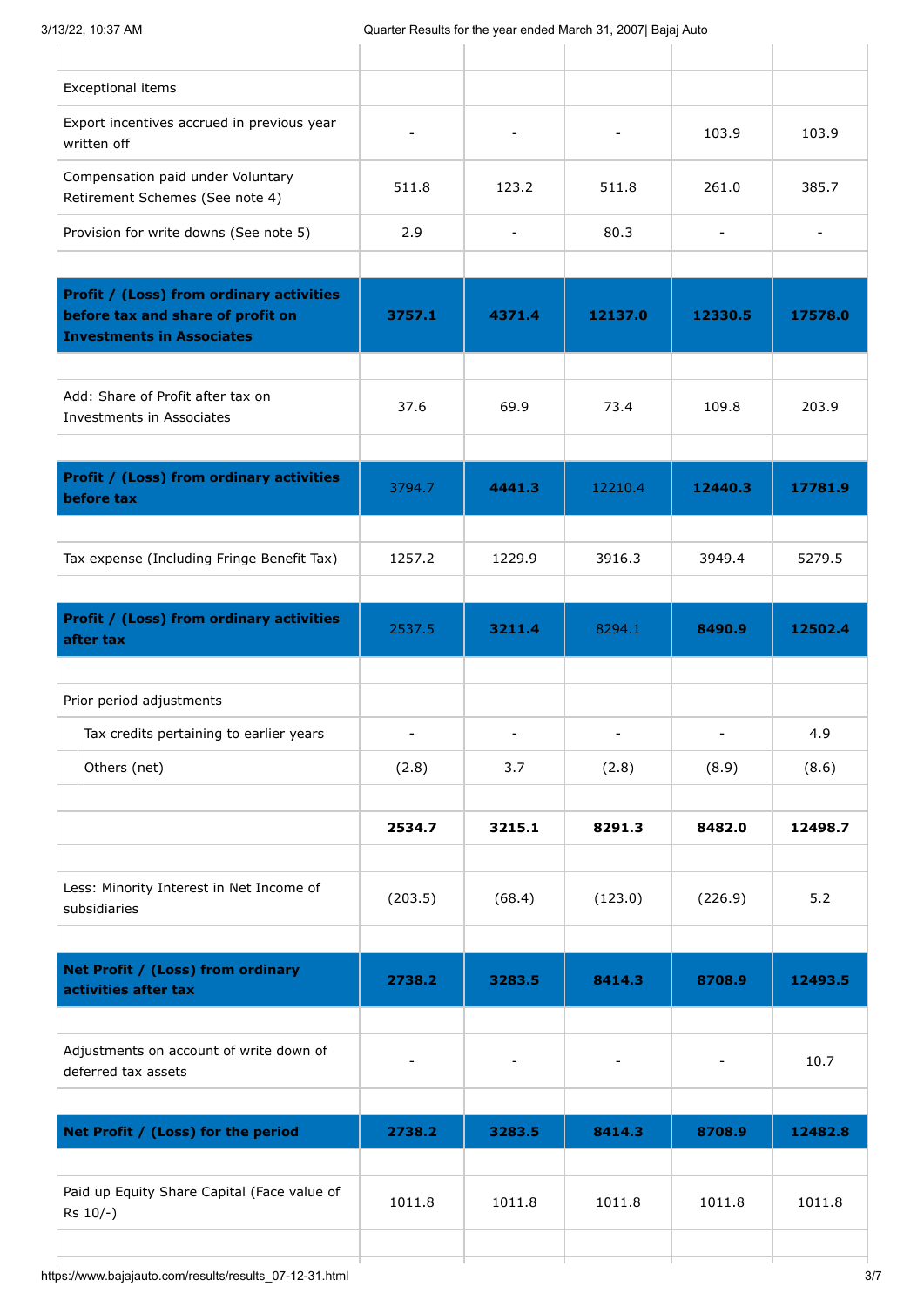3/13/22, 10:37 AM Quarter Results for the year ended March 31, 2007| Bajaj Auto

| Reserves excluding Revaluation Reserves as<br>at 31 March 2007 |      |      |      |      | 60496.5 |
|----------------------------------------------------------------|------|------|------|------|---------|
|                                                                |      |      |      |      |         |
| Basic and Diluted Earnings Per Share (Rs.)<br>(not annualised) |      |      |      |      |         |
| a) before extraordinary items                                  | 27.1 | 32.5 | 83.2 | 86.1 | 123.5   |
| b) after extraordinary items                                   | 27.1 | 32.5 | 83.2 | 86.1 | 123.4   |

# **SEGMENT-WISE REVENUE, RESULTS AND CAPITAL EMPLOYED**

(Rs. in Million)

|                                                         | <b>QUARTER</b><br><b>ENDED</b><br>31.12.2007<br>(Unaudited | <b>QUARTER</b><br><b>ENDED</b><br>31.12.2006<br>(Unaudited<br>-) | <b>NINE</b><br><b>MONTHS</b><br><b>ENDED</b><br>31.12.2007<br>(Unaudited | <b>NINE</b><br><b>MONTHS</b><br><b>ENDED</b><br>31.12.2006<br>(Unaudited) | <b>YEAR</b><br><b>ENDED</b><br>31.03.2007<br>(Audited) |
|---------------------------------------------------------|------------------------------------------------------------|------------------------------------------------------------------|--------------------------------------------------------------------------|---------------------------------------------------------------------------|--------------------------------------------------------|
| <b>Segment Revenue</b>                                  |                                                            |                                                                  |                                                                          |                                                                           |                                                        |
| Automotive                                              | 25099.0                                                    | 25598.8                                                          | 69830.9                                                                  | 71999.9                                                                   | 95255.6                                                |
| Insurance                                               | 41298.3                                                    | 13772.9                                                          | 94858.4                                                                  | 34709.1                                                                   | 66231.5                                                |
| Investment & Others                                     | 1804.9                                                     | 1625.2                                                           | 4325.5                                                                   | 4007.6                                                                    | 5592.5                                                 |
| <b>Total</b>                                            | 68202.2                                                    | 40996.9                                                          | 169014.8                                                                 | 110716.6                                                                  | 167079.6                                               |
| Less: Inter segment Revenue                             | 148.3                                                      | 91.0                                                             | 383.6                                                                    | 273.1                                                                     | 520.0                                                  |
| <b>Net Sales/Income from operations</b>                 | 68053.9                                                    | 40905.9                                                          | 168631.2                                                                 | 110443.5                                                                  | 166559.6                                               |
| Segment Profit/(Loss) before Tax and<br><b>Interest</b> |                                                            |                                                                  |                                                                          |                                                                           |                                                        |
| Automotive                                              | 2644.0                                                     | 3067.9                                                           | 8052.5                                                                   | 9293.8                                                                    | 12017.6                                                |
| Insurance                                               | (571.9)                                                    | (226.5)                                                          | 79.2                                                                     | (667.3)                                                                   | 453.3                                                  |
| Investment & Others                                     | 1741.9                                                     | 1602.1                                                           | 4112.2                                                                   | 3843.3                                                                    | 5366.4                                                 |
| <b>Total</b>                                            | 3814.0                                                     | 4443.5                                                           | 12243.9                                                                  | 12469.8                                                                   | 17837.3                                                |
| Less: Interest                                          | 19.3                                                       | 2.2                                                              | 33.5                                                                     | 29.5                                                                      | 55.4                                                   |
| <b>Total Profit Before Tax</b>                          | 3794.7                                                     | 4441.3                                                           | 12210.4                                                                  | 12440.3                                                                   | 17781.9                                                |
| <b>Capital Employed</b>                                 |                                                            |                                                                  |                                                                          |                                                                           |                                                        |
| Automotive                                              | 19128.8                                                    | 10029.0                                                          | 19128.8                                                                  | 10029.0                                                                   | 10108.5                                                |
| Insurance                                               | 9379.0                                                     | 5119.6                                                           | 9379.0                                                                   | 5119.6                                                                    | 7968.2                                                 |
| Investment & Others                                     | 62142.5                                                    | 62387.3                                                          | 62142.5                                                                  | 62387.3                                                                   | 66061.0                                                |

https://www.bajajauto.com/results/results\_07-12-31.html 4/7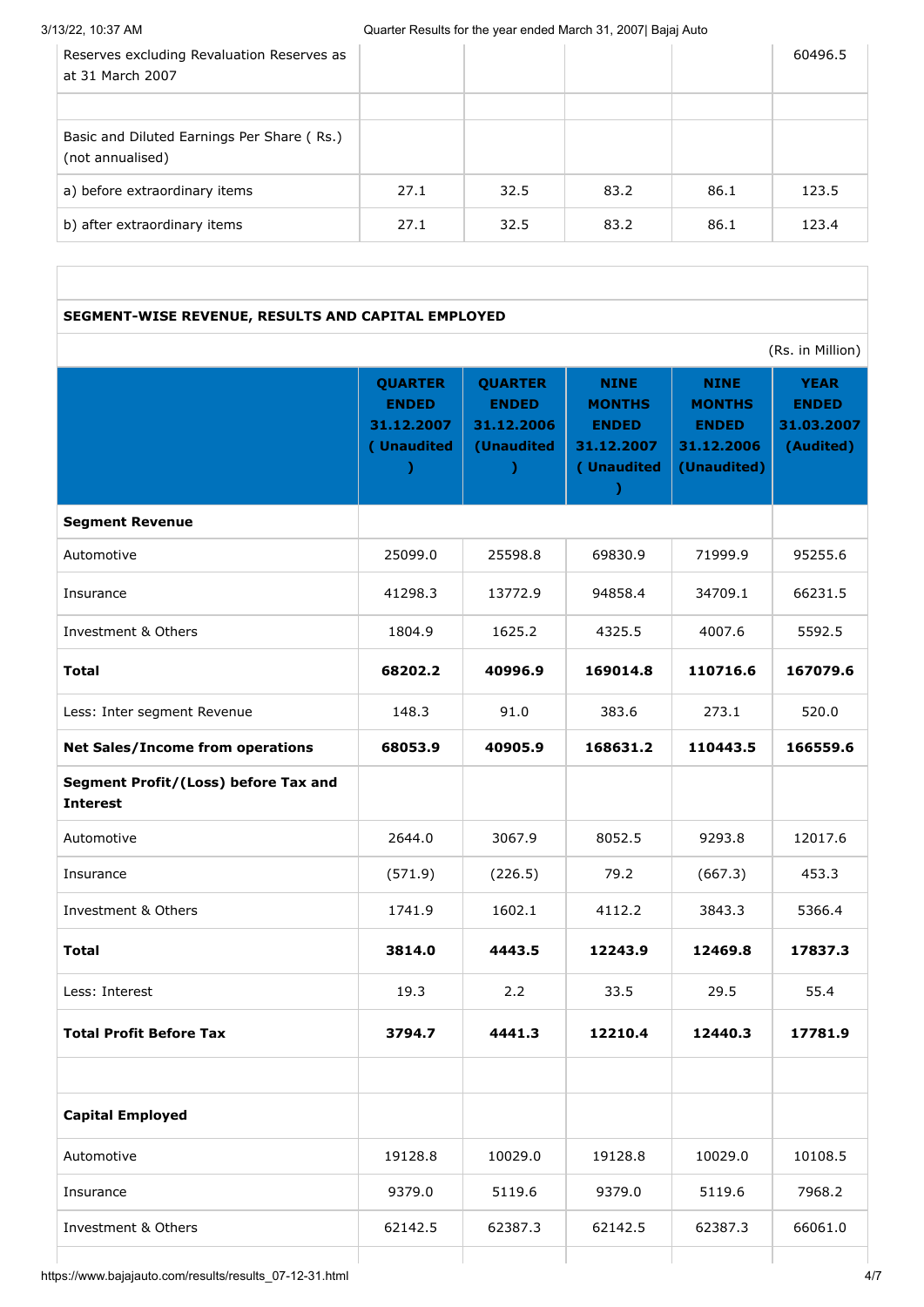### 3/13/22, 10:37 AM Quarter Results for the year ended March 31, 2007| Bajaj Auto

| Unallocable  | 541.6   | 1201.4  | 541.6   | 1201.4  | (3867.7) |
|--------------|---------|---------|---------|---------|----------|
| <b>Total</b> | 91191.9 | 78737.3 | 91191.9 | 78737.3 | 80270.0  |

## **NOTE :**

The consolidated financial results include results of the following companies:

| <b>Name Of The Company</b>                            | % shareholding and<br>voting power of Bajaj Auto<br><b>Limited and Subsidiaries</b> | <b>Segment</b>              | <b>Consolidated as</b> |
|-------------------------------------------------------|-------------------------------------------------------------------------------------|-----------------------------|------------------------|
| a) Bajaj Auto Holdings Limited                        | 100%                                                                                | Investment                  | Subsidiary             |
| b) Bajaj Allianz General Insurance Company<br>Limited | 74%                                                                                 | Insurance - general         | Subsidiary             |
| c) Bajaj Allianz Life Insurance Company Limited       | 74%                                                                                 | Insurance - life            | Subsidiary             |
| d) PT. Bajaj Auto Indonesia                           | 97.5%                                                                               | Automotive                  | Subsidiary             |
| e) Bajaj Auto International Holdings BV               | 100%                                                                                | Automotive                  | Subsidiary             |
| f) Bajaj Holdings & Investment Limited                | 100%                                                                                | Investment                  | Subsidiary             |
| g) Bajaj Finserv Limited                              | 100%                                                                                | Investment                  | Subsidiary             |
| h) Maharashtra Scooters Limited                       | 24%                                                                                 | Automotive &<br>Investments | Joint venture          |
| i) Bajaj Allianz Financial Distributors Limited       | 50%                                                                                 | Investment                  | Joint venture          |
| j) Bajaj Auto Finance Limited                         | 46.31%                                                                              | Hire Purchase<br>Financing  | Associate              |

## **NOTES:**

1. Gross Written Premium (GWP) for the quarter and nine months ended December 31, 2007 of general insurance business is Rs.5674.2 million and Rs.16899.1 million respectively. The corresponding figure for the quarter and nine months ended December 31, 2006 was Rs. 4594.1 million and Rs. 13015.2 million respectively.

Gross Written Premium (GWP) for the quarter and nine months ended December 31, 2007 of life insurance business is Rs.21743.3 million and Rs.52350.1 million respectively. The corresponding figure for the quarter and nine months ended December 31, 2006 was Rs. 10981.3 million and Rs. 27087.6 million respectively.

2. For the purpose of consolidated financials the net result of the insurance business revenue accounts together with shareholders income and transfers to policyholders revenue account in accordance with the reporting framework of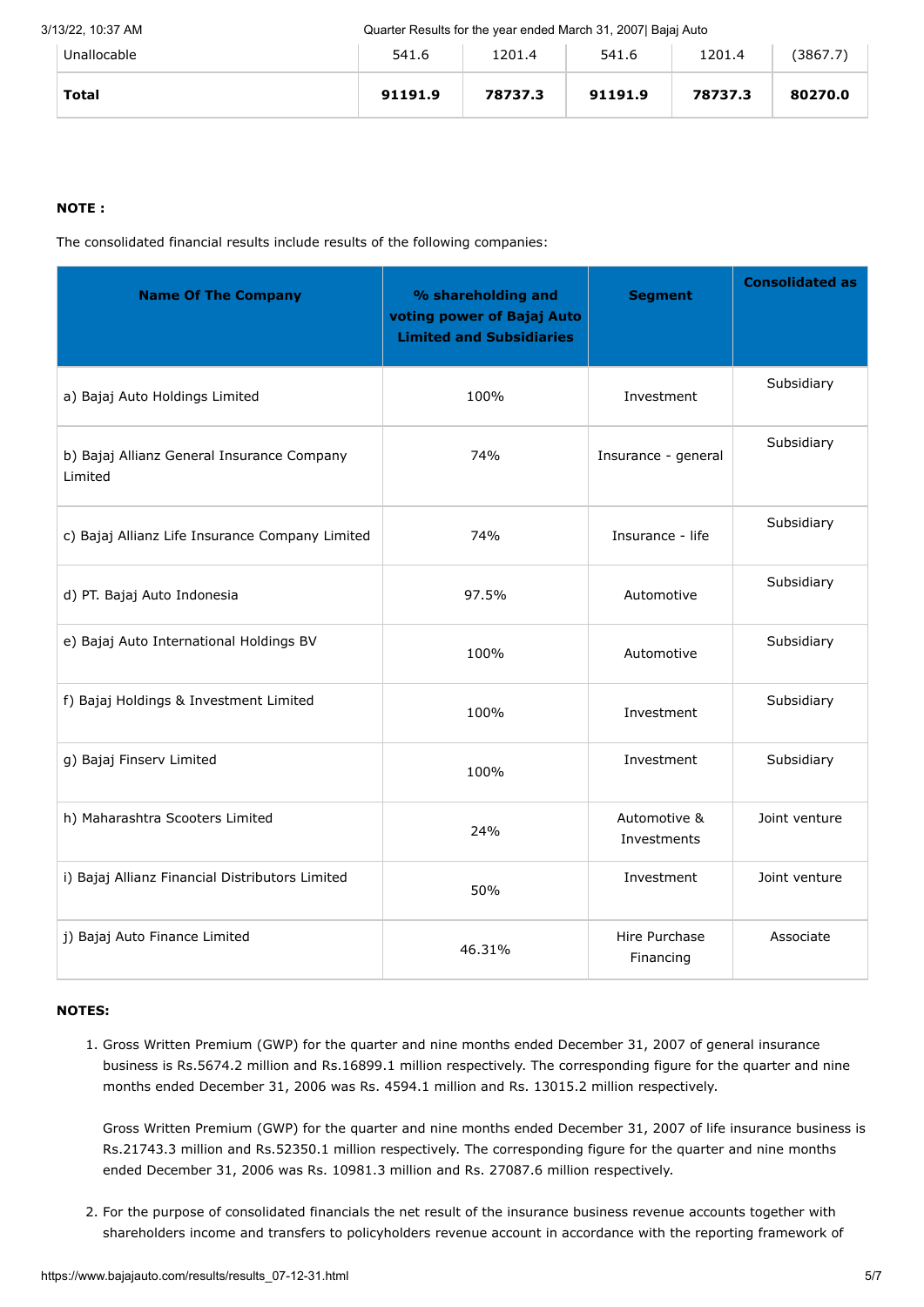IRDA, amounting to a net surplus of Rs. 105.2 million prior to elimination of inter segment revenue of Rs. 31.3 million for the nine months ended December 31, 2007, has been included in a manner consistent with the parent's reporting format as was done for the previous periods. However, for reporting segment information, segment revenues for both insurance businesses represent the premiums earned and other income.

- 3. During the year, Bajaj Auto Limited has acquired 22.56% equity in KTM Power Sports AG through its wholly owned subsidiary Bajaj Auto International Holdings BV.
- 4. The company had announced a Voluntary Retirement Scheme (VRS) on 15 October 2007 for the workmen of its Waluj plant. The scheme was open till 27 October 2007. In response to the VRS, 712 workmen opted for the same.

In line with the policy consistently followed by the company, the liability amounting to Rs. 1023.6 million, in respect of the same will be charged equally over the remaining two quarters of the year. A sum of Rs. 511.8 million has been charged in the current quarter. The balance will be charged in the last quarter of the current financial year.

- 5. The Company with effect from 3rd September 2007 has discontinued its vehicle assembly facilities at its Akurdi Plant. The available infrastructure comprising land, buildings and some machinery, with suitable modifications/alterations, would be employed for business purposes including enhancing product and technology development capabilities. Consequently, surplus/redundant machinery, dies, components and spares have been identified in respect of which the company has recognised a provision estimated at Rs. 80.3 million in the above results for the nine months ended 31st December 2007 towards assessed losses.
- 6. The results for the quarter and nine months ended December 31, 2007 have been subjected to "Limited Review" by the auditors.
- 7. The company did not have any investor complaints pending as on 1 October 2007 and as on 31 December 2007. There were fifteen investors' complaints received and disposed of during the quarter ended 31 December 2007
- 8. The Scheme of arrangement approved by the Board of Directors on 17 May 2007, involving demerger of undertakings of the company resulting into three entities viz. Bajaj Auto Limited, Bajaj Finserv Limited and Bajaj Holdings & Investment Limited, has been approved by the shareholders and unsecured creditors at the court-convened meetings held on 18 August 2007. The Honourable High Court of judicature at Bombay has also sanctioned the scheme of arrangement on 18 December 2007. Pending receipt of written court order and filing the same with the Registrar of Companies, only upon which the scheme becomes effective, the above results are of the composite entity. However, given below are the results for the nine months ended December 31, 2007 of the undertakings proposed to be demerged as per the scheme.

|                                                                | <b>Demerged undertakings</b> | <b>Remaining</b><br><b>Undertaking</b> | <b>Composite</b>                                   |                                             |
|----------------------------------------------------------------|------------------------------|----------------------------------------|----------------------------------------------------|---------------------------------------------|
|                                                                | <b>Manufacturing</b>         | <b>Strategic Business</b>              |                                                    |                                             |
|                                                                | - Automotive                 | - Insurance,<br>Investment & Others    | -Investment                                        |                                             |
|                                                                | (New Bajaj Auto<br>Limited)  | (Bajaj Finserv<br>Limited)             | (New Bajaj<br>Holdings &<br>Investment<br>Limited) | (Pre-<br>demerger<br>Bajaj Auto<br>Limited) |
| <b>TOTAL INCOME</b>                                            | 70616.8                      | 749.0                                  | 2650.8                                             | 74016.6                                     |
| Total expenditure                                              | 60707.4                      | 291.0                                  | 27.8                                               | 61026.2                                     |
| Interest                                                       | 33.5                         | $\qquad \qquad \blacksquare$           |                                                    | 33.5                                        |
| Exceptional items                                              |                              |                                        |                                                    |                                             |
| Compensation paid under Voluntary<br><b>Retirement Schemes</b> | 511.8                        |                                        |                                                    | 511.8                                       |